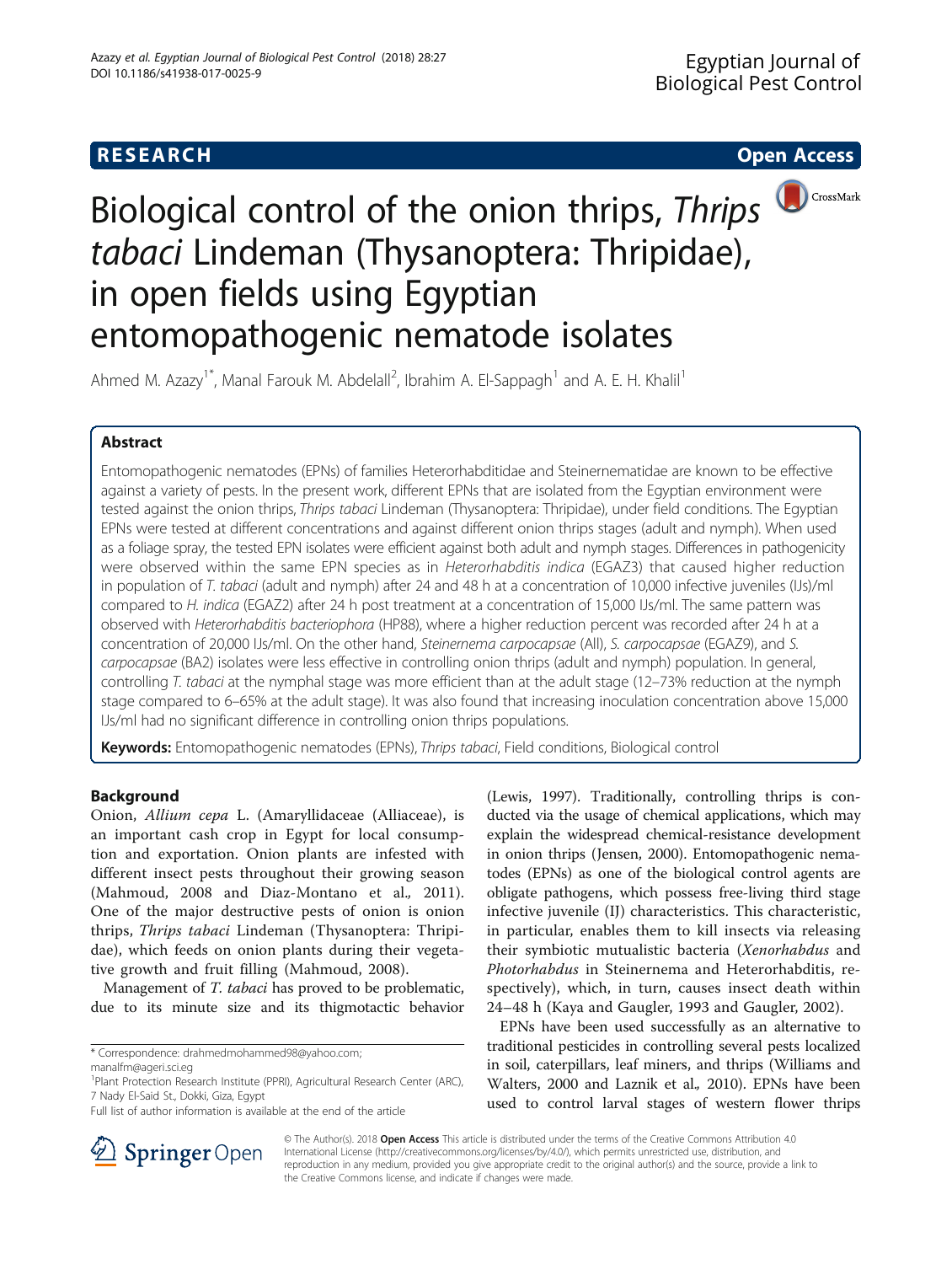(WFT), Frankliniella occidentalis, in ornamental plants and greenhouse vegetables (Wardlow et al., [2001](#page-5-0) and Trdan et al., [2007b\)](#page-5-0). Foliar applications of the IJ stage for both Steinernema feltiae (Filipjev) and Lecanicillium muscarium (Petch) were found to offer various levels of control over other quarantine invertebrate pest species including leaf miners and whiteflies (Williams and Walters, [2000](#page-5-0) and Cuthbertson and Walters, [2005\)](#page-4-0).

Onion thrips feed on the transition-zone parts of leaves (pale green color) that provides an ideal situation to control infestation at early stages (Theunissen and Legutowska, [1991\)](#page-5-0). Therefore, foliage spray to this zone could increase the efficiency of EPN application against onion thrips (Shiberu and Mohammed, [2014\)](#page-5-0). For this reason, the weak activity associated with foliage applications could be due to the negative efficiency of high temperature, low humidity, and direct exposure to sunlight (Shapiro-Ilan et al., [2006](#page-5-0) and Jung, [2008\)](#page-4-0).

In the present work, the efficiency of foliar application of several Egyptian EPN isolates was tested against the onion thrips under field conditions.

## Methods

All EPN isolates used in this study were reared at  $25 \pm 2$  ° C in greater wax moth larvae Galleria mellonella L. (Lepidoptera: Pyralidae), following the procedure of Ehlers and Shapiro-Ilan [\(2005](#page-4-0)). Six isolates of EPNs were used: four were isolated from Egyptian soil (Heterorhabditis indica (EGAZ2), H. indica (EGAZ3), Steinernema carpocapsae (EGAZ9), and S. carpocapsae (BA2), unpublished data) and two were imported from Biosys Palo Alto, CA (USA) (Heterorhabditis bacteriophora (HP88) and S. carpocapsae (All)) (Table 1).

In general, IJs were acclimatized through soaking in tap water for at least 5 h at room temperature before usage. Different concentrations (i.e. 10,000, 15,000, and 20,000 IJs/ml) of EPNs were prepared following the nematode quantification method (Woodring and Kaya, [1988](#page-5-0) and

Table 1 Six entomopathogenic nematode isolates (EPNs) tested to control Thrips tabaci in field treatments

| Strains of FPN                       | Source                                                                              |  |  |  |
|--------------------------------------|-------------------------------------------------------------------------------------|--|--|--|
| Heterorhabditis bacteriophora (HP88) | Biosys, Palo Alto, CA (USA)                                                         |  |  |  |
| Steinernema carpocapsae (All)        |                                                                                     |  |  |  |
| Heterorhabditis indica (EGAZ2)       | Isolated from Ismailia<br>Governorate, Egypt, by Azazy<br>et al. (unpublished data) |  |  |  |
| Accession no. KY088204               |                                                                                     |  |  |  |
| Heterorhabditis indica (EGAZ3)       |                                                                                     |  |  |  |
| Accession no. KY088205               |                                                                                     |  |  |  |
| Steinernema carpocapsae (EGAZ9)      | Isolated from Sharkia                                                               |  |  |  |
| Accession no. KY088211               | Governorate, Egypt, by Azazy<br>et al. (unpublished data)                           |  |  |  |
| Steinernema carpocapsae (BA2)        | Isolated by Hussein and<br>Abou El-Soud (2006)                                      |  |  |  |

Kaya and Stock, [1997\)](#page-4-0). A formulation of 0.1% Tween 80 was added to the nematode suspension to maximize the efficiency of onion leave coating while spraying.

The experiment was conducted at the experimental research station, Faculty of Agriculture, Benha University. Onion seedlings, var. Giza 20, were planted in December 2015 using the recommended agriculture practices, while in 2016 the onion seedlings were planted on the last week of March at the experimental site. A complete randomized block design  $($  - quarter feddan) with four replicates was implemented; each replicate consisted of four 12-m-long rows; the distance between rows was 10 cm with 5 cm distance among the plants; and a 1-mlong distance was used to separate each block.

The trail started when thrips population (adults and nymphs) was at its peak. The thrips number on plants was counted immediately before treatment and 24 and 48 h post treatment by randomly selecting five plants and vigorously shaking them over a white sheet.

Foliage application was performed in the open field 3 h before sunset (at  $\sim$  4:00 PM). The spray was conducted by directing the nozzle to the plant base, as well as the surrounding soil. The control plots were sprayed with water. The reduction in thrips population was calculated using Henderson and Tilton equation (Henderson and Tilton, [1955\)](#page-4-0). Thrips were considered dead when they did not respond to mechanical stimulation and showed discoloration symptoms. Furthermore, random cadavers were selected for dissection and examination under a binocular microscope to confirm the presence of EPN inside.

For statistical analysis, the percentage reduction values in the present study were normalized using arcsine transformation. The significance of the main effects was performed using analysis of variance (ANOVA), Duncan's multiple range test  $(P < 0.05)$ , and SAS program (SAS Institute, [2002\)](#page-5-0).

# Results and discussion

Effect of EPN applications against onion thrips population In general, all EPN applications caused measurable reductions in *T. tabaci* nymph and adult population 24 and 48 h post treatment.

For the adult stage, at a concentration of 10,000 IJs/ ml, a significant reduction in thrips population (65.6%) was achieved using "EGAZ3" isolate, followed by "All" isolate (55.8%), 24 h post treatment (Fig. [1a](#page-2-0)), while after 48 h "EGAZ3" isolate still caused the highest mortality rate, followed by "EGAZ9," "All," and "EGAZ2" (47.1, 46.8, 37.9, and 33.4%, respectively (Fig. [2](#page-2-0)a). At a concentration of 15,000 IJs/ml, the thrips adult population was reduced significantly to 62.1 and 55.2% 24 h post treatment with "EGAZ2" and "HP88" isolates, respectively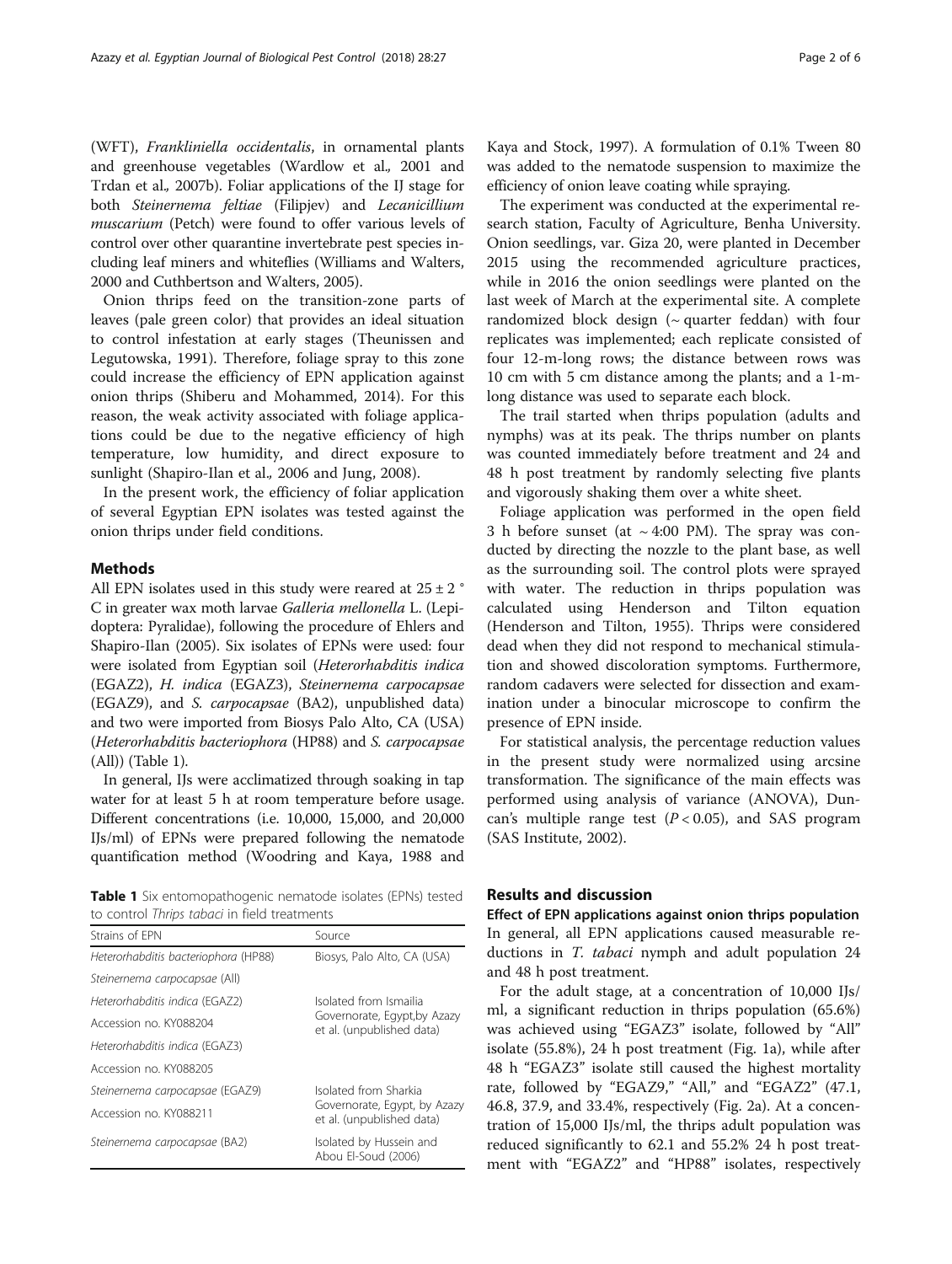<span id="page-2-0"></span>

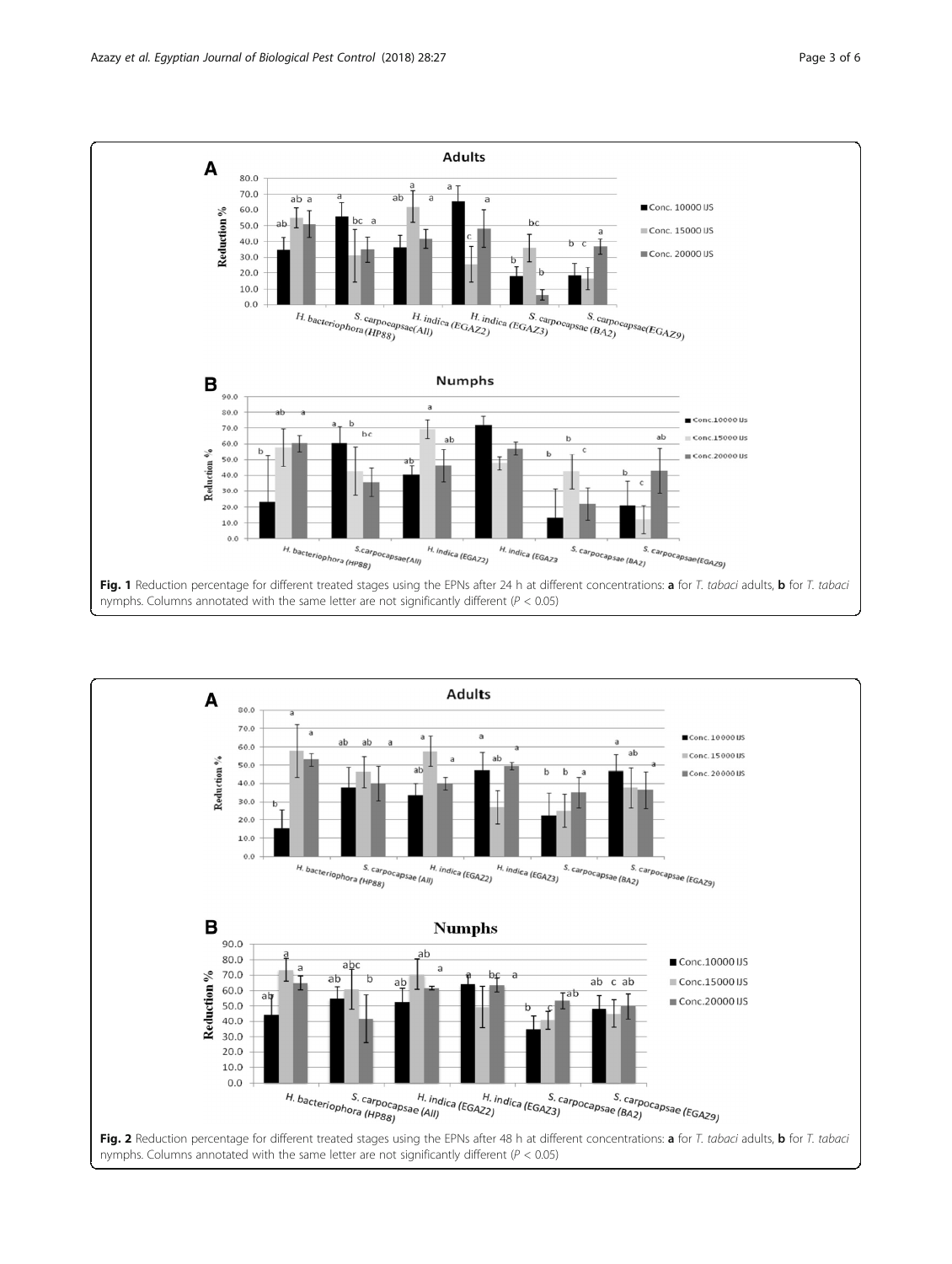| Concentrations<br>(IJS/ml) | Mean reduction $% + SF*$   |                                |                      |                                  |                                 |                               |                                |                                 |                         |                     |                           |                      |
|----------------------------|----------------------------|--------------------------------|----------------------|----------------------------------|---------------------------------|-------------------------------|--------------------------------|---------------------------------|-------------------------|---------------------|---------------------------|----------------------|
|                            | H. bacteriophora<br>(HP88) |                                | S. carpocapsae (All) |                                  | H. indica (EGAZ2)               |                               | H. indica (EGAZ3)              |                                 | S. carpocapsae<br>(BA2) |                     | S. carpocapsae<br>(EGAZ9) |                      |
|                            | Adults                     | Nymphs                         | Adults               | <b>Nymphs</b>                    | Adults                          | Nymphs                        | Adults                         | Nymphs                          | Adults                  | Nymphs              | Adults                    | Nymphs               |
| 10.000                     | 52.28 $\pm$<br>17.1 b      | $33.77 +$<br>20.1 <sub>b</sub> | $46.83 +$<br>9.7a    | $57.6 + 8.6$<br>a                | $34.78 +$<br>7.3 <sub>b</sub>   | $46.48 +$<br>7.1 <sub>b</sub> | $56.4 + 4.8$<br>a              | $66.0 +$<br>1.2a                | $20.2 +$<br>16.6a       | $24.05 +$<br>12.9a  | $32.76 +$<br>10.9a        | $34.58 \pm$<br>11.1a |
| 15.000                     | $56.52 \pm$<br>10.1 a      | $65.62 \pm$<br>9.4a            | $38.75 +$<br>8.4 a   | $51.82 \pm$<br>$10.1$ ab         | $59.9 +$<br>6.4a                | $69.93 \pm$<br>7.5a           | $26.23 +$<br>14.3 <sub>b</sub> | $60.33 \pm$<br>7.5a             | $30.5 \pm$<br>5.1a      | 41.58 $\pm$<br>5.1a | $27.1 \pm 9.7$<br>a       | $28.48 \pm$<br>4.5a  |
| 20,000                     | 52.03 $\pm$<br>4.5a        | $62.58 +$<br>3.8a              | $37.6 +$<br>8.3a     | $38.78 \pm$<br>11.8 <sub>b</sub> | 40.85 $\pm$<br>7.3 <sub>b</sub> | $54.03 + 5$<br>b              | $48.8 + 6.2$<br>a              | 48.57 $\pm$<br>4.5 <sub>b</sub> | $20.7 +$<br>a           | $37.63 +$<br>4.5a   | $36.58 \pm$<br>9.2a       | $46.48 \pm$<br>4.5a  |
| F                          | 6.47                       | 5.54                           | 0.71                 | 2.42                             | 13.57                           | 7.65                          | 6.72                           | 7.37                            | 0.69                    | 1.75                | 0.26                      | 1.46                 |
| P                          | 0.0094                     | 0.0157                         | 0.51                 | 0.123                            | 0.0004                          | 0.0051                        | 0.0083                         | 0.0059                          | 0.52                    | 0.208               | 0.783                     | 0.263                |
| <b>LSD</b>                 | 20.015                     | 26.89                          | 18.1                 | 18.63                            | 10.7                            | 13.05                         | 18.22                          | 10.87                           | 21.15                   | 20.98               | 22.9                      | 22.7                 |

Table 2 Mean reduction (%) of life stages of onion thrips as induced by six different entomopathogenic nematode isolates (EPNs) at different concentrations

 $*$ % reduction within a row followed by the same letters are not significantly different at ( $P < 0.05$ )

(Fig. [1a](#page-2-0)), while 48 h post treatment, the reduction caused by "HP88" and "EGAZ2" isolates were almost the same (57.9 and 57.7%, respectively). Increasing the concentration to 20,000 IJs/ml did not significantly improve the mortality rate in thrips either after 24 h (51.0 and 48.2% reduction in "HP88" and "EGAZ3" isolates, respectively) or after 48 h (53.0 and 49.3% reduction in "HP88" and "EGAZ3" isolates, respectively) (Figs. [1a](#page-2-0) and [2a](#page-2-0)).

For the nymphal stage, at a concentration of 10,000 IJs/ml, a significant reduction in thrips population was observed 24 h post treatment (71.8% using "EGAZ3" isolate, followed by 60.4% for "All" isolate) (Fig. [1b](#page-2-0)). At 15,000 IJs/ml of "EGAZ2" and "HP88," the highest nymph mortality with 69.6 and 57.8%, respectively, was observed. Similar to the obtained results on adults, increasing the concentration to 20,000 IJs/ml did not improve the mortality rate in nymphs, 24 h post treatment (Fig. [1b](#page-2-0)). In general, measuring mortality rates in nymphs 48 h post treatment was not significantly different than after 24 h (Fig. [2b](#page-2-0)).

Data in Table 2 revealed that isolate "EGAZ2" had the highest reduction (59.9 and 69.9%) of adults and nymphs, respectively, at a concentration of 15,000 IJs/ ml. There were significant differences in the mortality levels achieved when comparing adults vs. nymphs; for example, at a concentration of 10,000 IJs/ml, "EGAZ3" isolate caused more reduction in nymphs than adults (56.4 and 66.0%, respectively); these differences were tested at all concentrations. Moreover, isolates "All," "EGAZ9," and "BA2" were found to be the least effective (Table 2). The results clearly revealed that significant reduction in onion thrips population (at nymph and adult stages) was achieved upon EPN treatments; significant differences were observed among the different isolates used, yet no differences were observed in onion thrips mortality percentage among the different concentrations (Table 3).

It is well-known that EPN species/strains could vary tremendously in their virulence (expressed in terms of pathogenicity) against different host insects (Laznik et al., [2010](#page-4-0)), and their efficiency is highly affected by different factors including concentration, host density, and temperature (Trdan et al., [2009\)](#page-5-0). EPN foliage application to control thrips in onion could be an applicable method (Trdan et al., [2007a](#page-5-0), [b](#page-5-0)), where spraying application could provide an effective way to cover leaves and parts of plants that are not exposed to direct sunlight (preferable infective areas for thrips).

Results presented by Premachandra et al. [\(2003\)](#page-5-0) and Ebssa et al. [\(2004\)](#page-4-0) suggested that western flower thrips (WFT) was more susceptible to Heterorhabditis than to Steinernema species/strains. Therefore, Ebssa et al. ([2004\)](#page-4-0) used S. carpocapsae strain "S.S2" isolated from Egypt and compared it to "A1 B5" isolated from Italy, and found that the Egyptian strain caused significantly higher mortality in WFT than the Italian strain, which

Table 3 Summary of ANOVA results for reduction % of different T. tabaci life stages caused by different treated concentrations (10,000, 15,000 and 20,000 IJs/ml) of entomopathogenic nematodes (EPNs)

| df             | F     | P           |
|----------------|-------|-------------|
|                |       |             |
| 5              | 11.35 | $0.0007***$ |
| $\mathfrak{D}$ | 1.03  | 0.3935ns    |
| 1              | 1148  | $0.0069**$  |
|                |       |             |
| 7              | 3.32  | $0.0358*$   |
| 3              | 1.37  | 0.2984ns    |
| 6              | 0.93  | 0.6121ns    |
| 8              |       |             |
|                |       |             |

\*, \*\*, and \*\*\* indicate significance at  $P < 0.05$ ,  $P < 0.01$ , and  $P < 0.001$ , respectively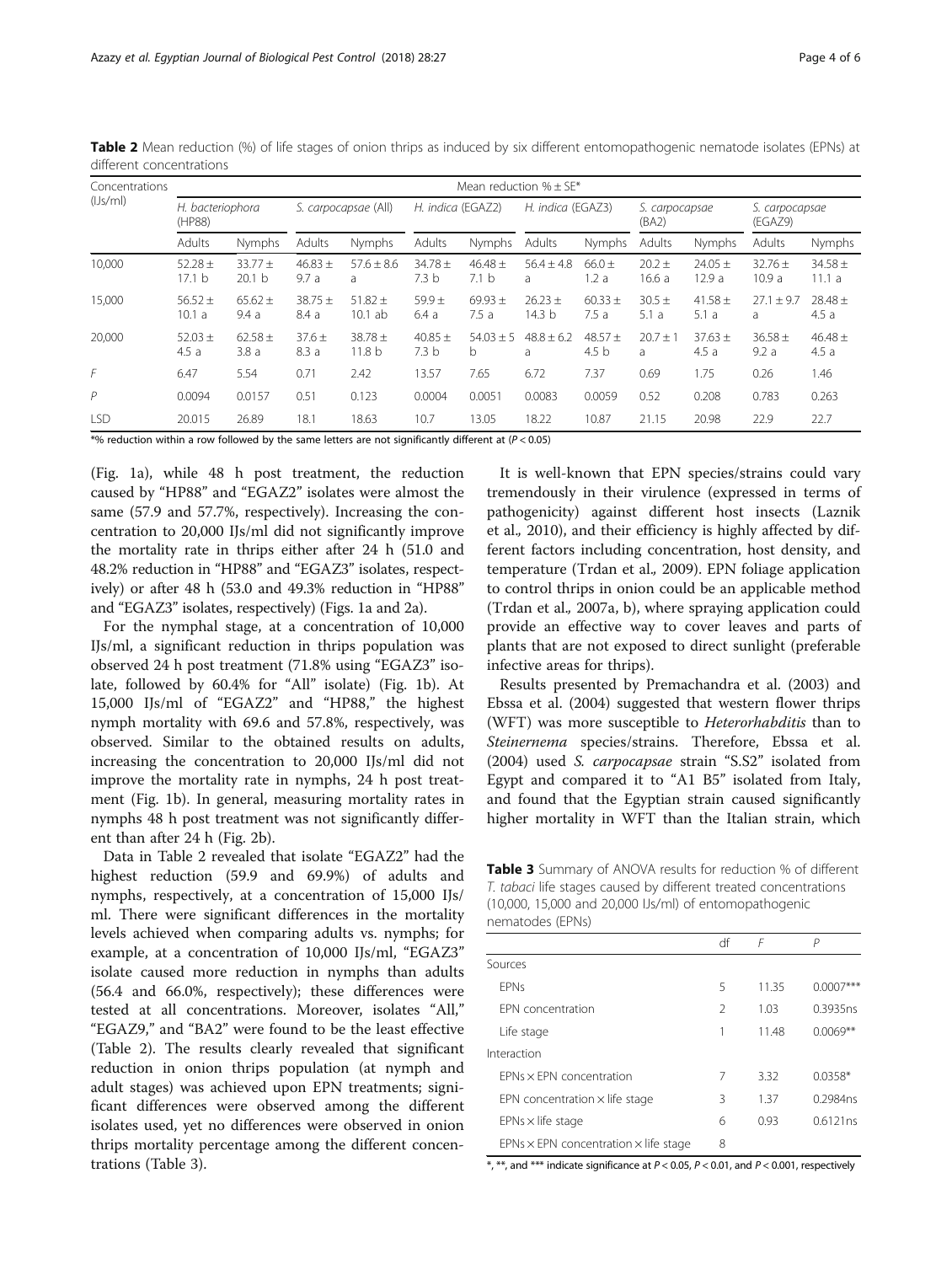<span id="page-4-0"></span>may be explained by differences in geographical origin and environmental adaptation.

On the other hand, Ebssa et al. (2001) reported that H. indica "LN2" isolate was more effective, in terms of its foraging behavior, than S. bicornutum. Similarly, H. bacteriophora was five times more effective than S. carpocapsae, in controlling prepupa of T. tabaci (Kamali et al., 2013).

The usage of nematodes to control thrips has been reported and suggested by some authors (Cuthbertson and Walters, 2005; Buitenhuis and Shipp, 2005). EPNs may offer a more suitable solution to deal with sedentary/settled insect pests (immature stage of Bemisia tabaci (Gennadius)) (Cuthbertson and Walters, 2005) or in the case of leaf-mining larvae (Williams and Walters, [2000](#page-5-0)). It was suggested that susceptibility of the nymph stage in onion thrips to EPNs is directly related to the nymph's limited mobility (Buitenhuis and Shipp, 2005); therefore, it was no surprise that Thrips palmi larvae were more susceptible to S. feltiae infection compared to adults (North et al., [2006\)](#page-5-0).

In our results, a significant difference was found between the Egyptian isolates and the isolates from the USA. This finding is in line with Premachandra et al. [\(2003](#page-5-0)) who found no differences in mortality rate of WFT when commercial isolates (S. fetiae Nemaplus®) vs. local isolates (H. bacteriophora HD01) were compared, while contradicting the results reached by Helyer et al. (1995).

Foliage application of EPN was recommended by different groups to control WFT in Verbena leaves (Wardlow et al., [2001\)](#page-5-0) by spraying S. feltiae to control the population of F. occidentalis (Arthurs and Heinz, 2006).

In the present work, use of different studied IJ/ml concentrations of the tested EPNs was found to have a little effect on increasing the reduction rate of onion thrips, which is in agreement with Premachandra et al. ([2003\)](#page-5-0), Ebssa et al. (2004), Kamali et al. (2013), and Kashkouli et al. (2014).

## Conclusions

In conclusion, we demonstrate the efficiency of using EPNs in biological control of onion thrips under an open field condition in Egypt.

#### Acknowledgements

The authors would like to express their special thanks to Dr. Mohamed S. Tawfik for his effort during the writing of this manuscript.

#### Author Contributions

AMA designed and supervised the overall experiment. IAE and AEHA carried out the field experiment and recording data. MFMA performed sequence analysis to identify the isolated by molecular techniques and interpreted the results and wrote the manuscript. All authors read and approved the final manuscript.

#### Competing interests

The authors declare that they have no competing interests.

Springer Nature remains neutral with regard to jurisdictional claims in published maps and institutional affiliations.

#### Author details

<sup>1</sup>Plant Protection Research Institute (PPRI), Agricultural Research Center (ARC), 7 Nady El-Said St., Dokki, Giza, Egypt. <sup>2</sup>Microbial Molecular Biology Department, Agricultural Genetic Engineering Research Institute (AGERI), Agricultural Research Center (ARC), 9 Gamaa St., 12619 Giza, Egypt.

### Received: 7 September 2017 Accepted: 19 December 2017 Published online: 01 March 2018

#### References

- Arthurs S, Heinz KM (2006) Evaluation of the nematodes Steinernema feltiae and Thripinema nicklewoodi as biological control agents of western flower thrips Frankliniella occidentalis infesting chrysanthemum. Biocontrol Sci Technol 16:141–155
- Buitenhuis R, Shipp JL (2005) Efficacy of entomopathogenic nematode Steinernema feltiae (Rhabditida: Steinernematidae) as influenced by Frankliniella occidentalis (Thysanoptera: Thripidae) developmental stage and host plant stage. J Econ Entomol 98:1480–1485
- Cuthbertson AGS, Walters KFA (2005) Evaluation of exposure time of Steinernema feltiae against second instar Bemisia tabaci. Tests Agrochem Cultivars 26:34–35
- Diaz-Montano J, Fuchs M, Nault BA, Fail J, Shelton AM (2011) Onion thrips (Thysanoptera: Thripidae): a global pest of increasing concern in onion. J Econ Entomol 104(1):1–13
- Ebssa L, Borgemeister C, Berndt O, Poehling HM (2001) EYcacy of entomopathogenic nematodes against soil-dwelling life stages of western flower thrips, Frankliniella occidentalis (Thysanoptera: Thripidae). J Invertebr Pathol 78:119–127
- Ebssa L, Borgemeister C, Poehling HM (2004) Effectiveness of different species/ strains of entomopathogenic nematodes for control of western flower thrips (Frankliniella occidentalis) at various concentrations, host densities, and temperatures. Biol Control 29:145–154
- Ehlers RU, Shapiro-Ilan DI (2005) Mass production. In: Grewal PS, Ehlers RU, Shapiro-Ilan DI (eds) Nematodes as biocontrol agents. CABI Publishing, Wallingford, pp 65–79
- Gaugler R (2002) Entomopathogenic entomology. CABI Publishing, Wallingford
- Helyer NL, Brobyn PJ, Richardson PN, Edmondson RN (1995) Control of western flower thrips (Frankliniella occidentalis Pergande) pupae in compost. Ann Appl Biol 127:405–412
- Henderson CF, Tilton W (1955) Tests with Acaricides against the brown wheat mite. J Econ Ent 48(2):157–161
- Hussein MA, Abou El-Soud AB (2006) Isolation and characterization of two Heterorhabditids and one Steinernematid nematodes from Egypt. Intern J Nemat 16:7–12
- Jensen SE (2000) Insecticide resistance in the western flower thrips, Frankliniella occidentalis. Integr Pest Manag Rev 5:131–146
- Jung K (2008) Biological control of Thrips tabaci in the field—possibilities and practical limits. IOBC/wprs Bulletin 31:344–348
- Kamali S, Karimi J, Hosseini M, Campos R, Duncan LW (2013) Biocontrol potential of the entomopathogenic nematodes Heterorhabditis bacteriophora and Steinernema carpocapsae on cucurbit fly, Dacus ciliatus (Diptera: Tephritidae). Biocontrol Sci Tech 23:11
- Kashkouli M, Khajehali J, Poorjavad N (2014) Impact of entomopathogenic nematodes on Thrips tabaci Lindeman (Thysanoptera: Thripidae) life stages in the laboratory and under semi-field conditions. J Biopest 7(1):77–84
- Kaya HK, Gaugler R (1993) Entomopathogenic nematodes. Annu Rev Entomol 38:181–206
- Kaya HK, Stock SP (1997) Techniques in insect nematology. In: Lacey LA (ed) Manual of techniques in insect pathology. Academic Press, San Diego, pp 281–324
- Laznik Ž, Toth T, Lakatos T, Vidrih M, Trdan S (2010) Control of the Colorado potato beetle (Leptinotarsa decemlineata [Say]) on potato under field conditions: a comparison of the efficacy of foliar application of two strains of Steinernema feltiae (Filipjev) and spraying with thiametoxam. Journal of plant diseases and protection: scientific journal of the German phytomedical society (DPG) 117(3):129–135